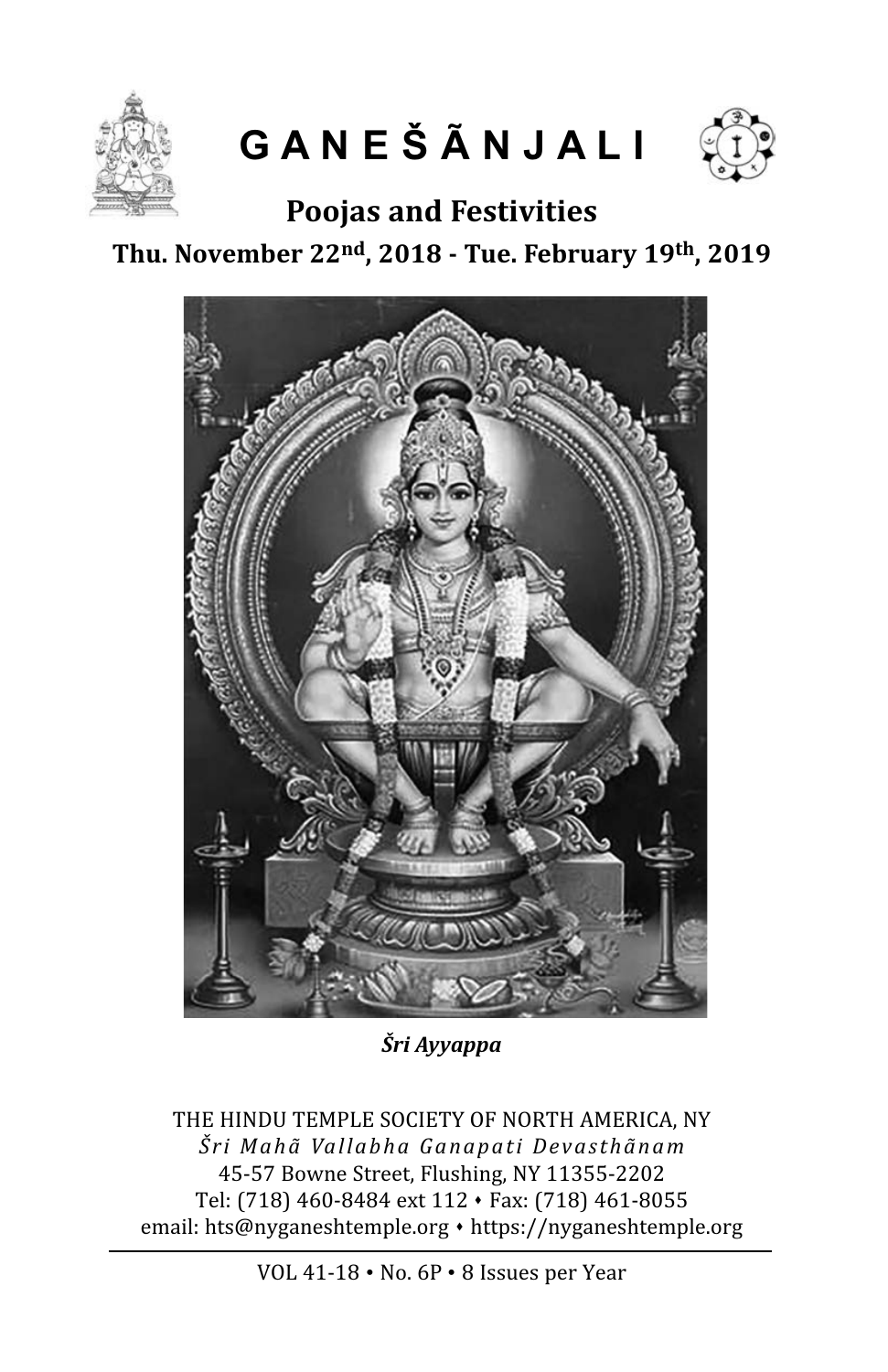

## **kÃRTikA DeePAM (SARVÃlAyA DeePAM) Thursday, November 22nd, 2018**



5:00 pm Šri Šiva & Shanmukha Abhishekam, Agni Linga Pooja, Šri Rudra Trišatinãma Pooja, Deepa Alankãram, Hãrati.

# **kÃRTikA SOMAVÃRAM Monday, December 3rd, 2018**



8:00 am 108 Šankha Sthãpanam, Homam. 4:00 pm Mahãnyãsam Ekãdašavãra Rudrãbhishekam, 108 Šankha Abhishekam for Šri Šiva, Trišati Nãma Pooja, Hãrati.

*Scheduled Šri Šiva Abhishekam will be at 4:00 PM instead of 7:15 PM* 

# **DHANURMÃSA POOJA**

Sunday, December 16th, 2018 thru Sunday, January 13th, 2019

**iN lieU OF ŠRi VeNkATeŠwARA SUPRAbHÃTAM 7:45 AM THiRUPAlli ezHUcHi, THiRU PAllÃNDU & THiRUPPÃVAi FOR ŠRi VeNkATeŠwARA will be ReciTeD FROM SUNDAy, Dec. 16TH, 2018 THRU SUNDAy, JAN. 13TH, 2019**

### **DAily PROGRAM**

**7:30 AM MAHÃ GANAPATi SUPRAbHÃTAM.**

**8:00 AM MAHÃ GANAPATi AbHiSHekAM, ŠiVA AbHiSHekAM.**

*(Scheduled GAneŠA AbhiShekAm will be At 8:00 Am inSteAd of 9:00 Am - except on SundAyS) (Scheduled ŠivA AbhiShekAm will be At 8:00 Am inSteAd of 8:15 Am)*

*thiruvembAvAi for Šri SivA will be recited every morninG At 7:45 Am*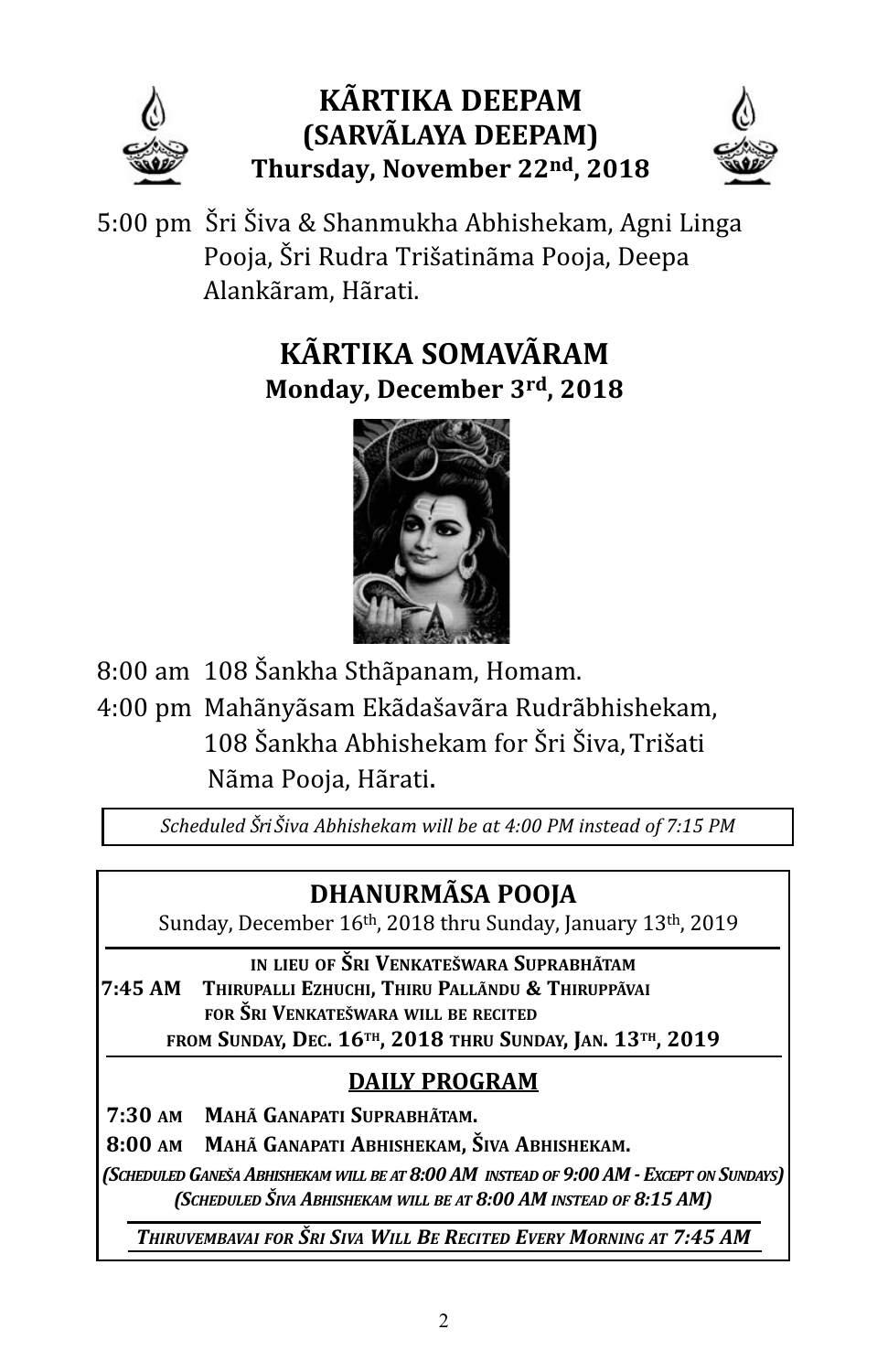# **VAikUNTHA ekÃDAŠi Tuesday, December 18th, 2018**



- 8:00 am Vaikuntha Dwãra Pooja, Višwaroopa Daršanam
- 9:00 am **ŠRi ViSHNU SAHASRANÃMA PÃRÃyANAM.**
- 9:30 am Ashta-Dhala Pãda Padmãrãdhana, Sãtumarai, Hãrati.
- 4:00 pm Acchidra Pãrãyanam (Vedam), Sãtumarai, Hãrati.
- 5:00 pm **DwÃDAŠA PUSHPA MANDAlA ÃRÃDHANA, PUSHPAyÃGAM**, Hãrati.
- 7:15 pm **ŠRi SRiDeVi bHUDeVi SAMeTA ŠRi VeNkATeŠwARA kAlyÃNA UTSAVAM**, Thiru Ãrãdhana, Sãtumarai, Hãrati.

### **ÃRDRÃ DARŠANAM Saturday, December 22nd, thru Sunday, December 23rd, 2018**



#### **Saturday, December 22nd, 2018**

7:15 pm Kalaša Sthapanam.

### **Sunday, December 23rd, 2018**

- 7:30 am **ŠRi NATARÃJÃ AbHiSHekAM,** Pooja, Hãrati.
- 9:00 am Ãrdrã Dãršanam.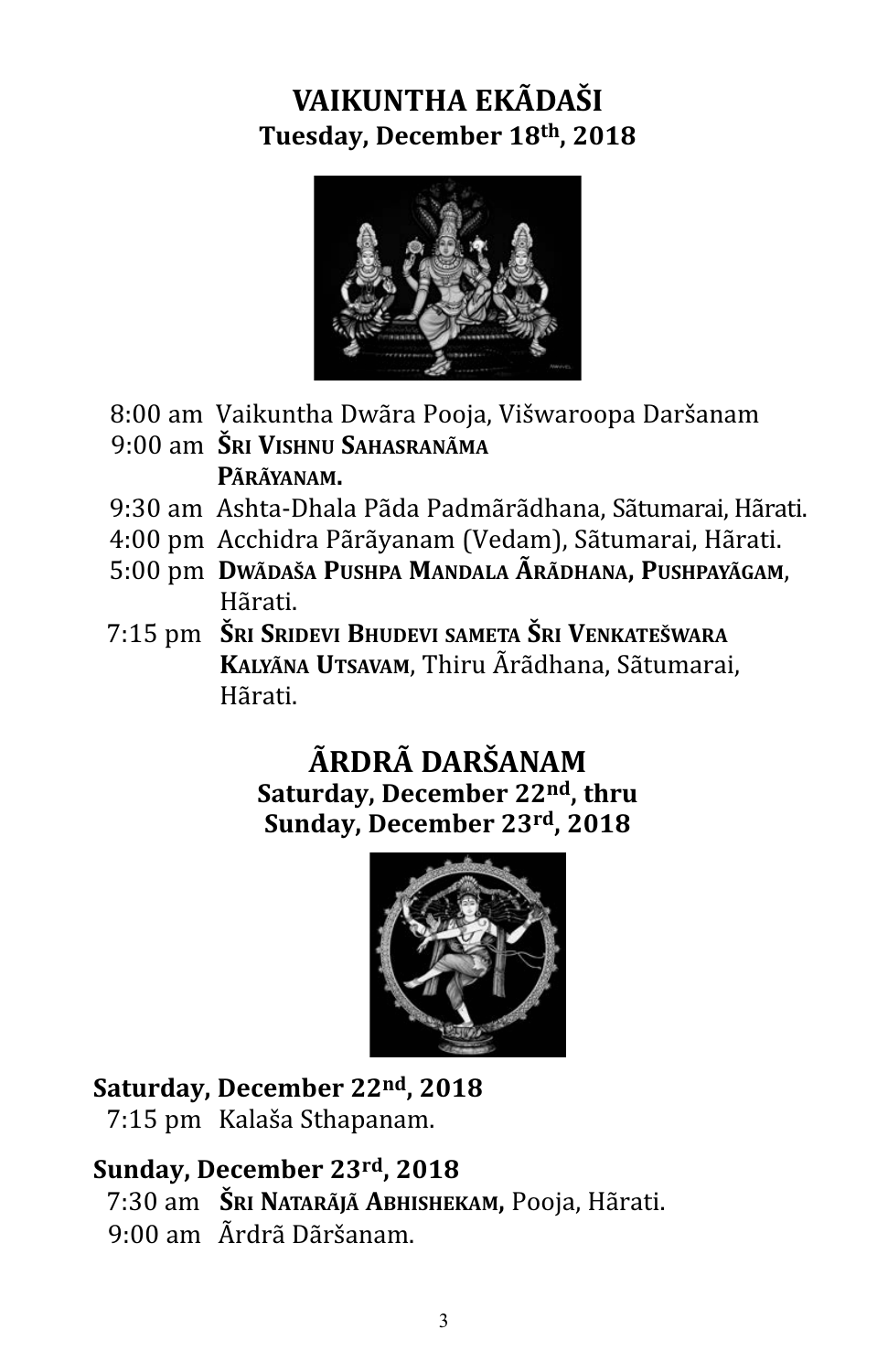### **ekADASA ŠRi HANUMÃN cHÃliSA PÃRÃyANAM wednesday, Dec. 26th thru Thursday, Jan. 3rd, 2019 Daily: 6:00 PM - 6:45 PM**

# **ŠRi HANUMÃN lAkSHÃRcHANA wednesday, Dec. 26th thru Thursday, Jan. 3rd, 2019**

\*For schedule & sponsorship please see flyer available at the Temple

### **New yeAR'S eVe Monday, December 31st, 2018**

9:15 pm Šri Lakshmi/Kubera Mantra Japam. 10:00 pm Bhajans 11:20 pm Group Chanting of Shanti Mantras.

12:00 midnight Sarva Devata Hãrati.



#### **"HAPPy New yeAR" - New yeAR'S DAy Tuesday, January 1st, 2019**

7:00 am **MAHÃ GANAPATi SUPRAbHÃTAM.**

7:30 am **SARVA DeVATA HOMAM.**

8:00 am **GANAPATi ATHARVAŠeeRSHA UPANiSHAD PÃRÃyANAM.**

9:30 am **PRADHÃNA DeVATA AbHiSHekAM**, Pooja, Hãrati. 2:00 pm **GRAND SAle**

Due To New Year's Day following are scheduled changes: Scheduled *Šri Šiva Abishekam* will be at 9:30 AM instead of 8:15 AM and evening scheduled *Abhishekam* for *Šri Šiva* is cancelled.

Scheduled *Šri Ganapati Abishekam* will be at 9:30 AM instead of 9:00 AM Scheduled *Šri Shanmukha Abishekam* will be at 9:30 AM instead of 7:15 PM



### **HANUMÃN JAyANTi Friday, January 4th, 2019**

- 8:00 am **ŠRi HANUMÃN HOMAM.**
- 9:00 am **ŠRi HANUMÃN AbHiSHekAM, SPeciAl AlANkÃRAM**, Pooja, Hãrati.
- 5:00 pm **ŠRi HANUMÃN SAHASRANÃMA POOJA,**  Vadamãla Seva, Hãrati.
- 5:30 pm **ŠRi HANUMÃN cHÃliSA PÃRÃyANAM.**
- 7:15 pm Prãkãra Utsavam, Hãrati.

*Scheduled Mahã Lakshmi Abhishekam will be at 9:00 AM instead of 7:15 PM*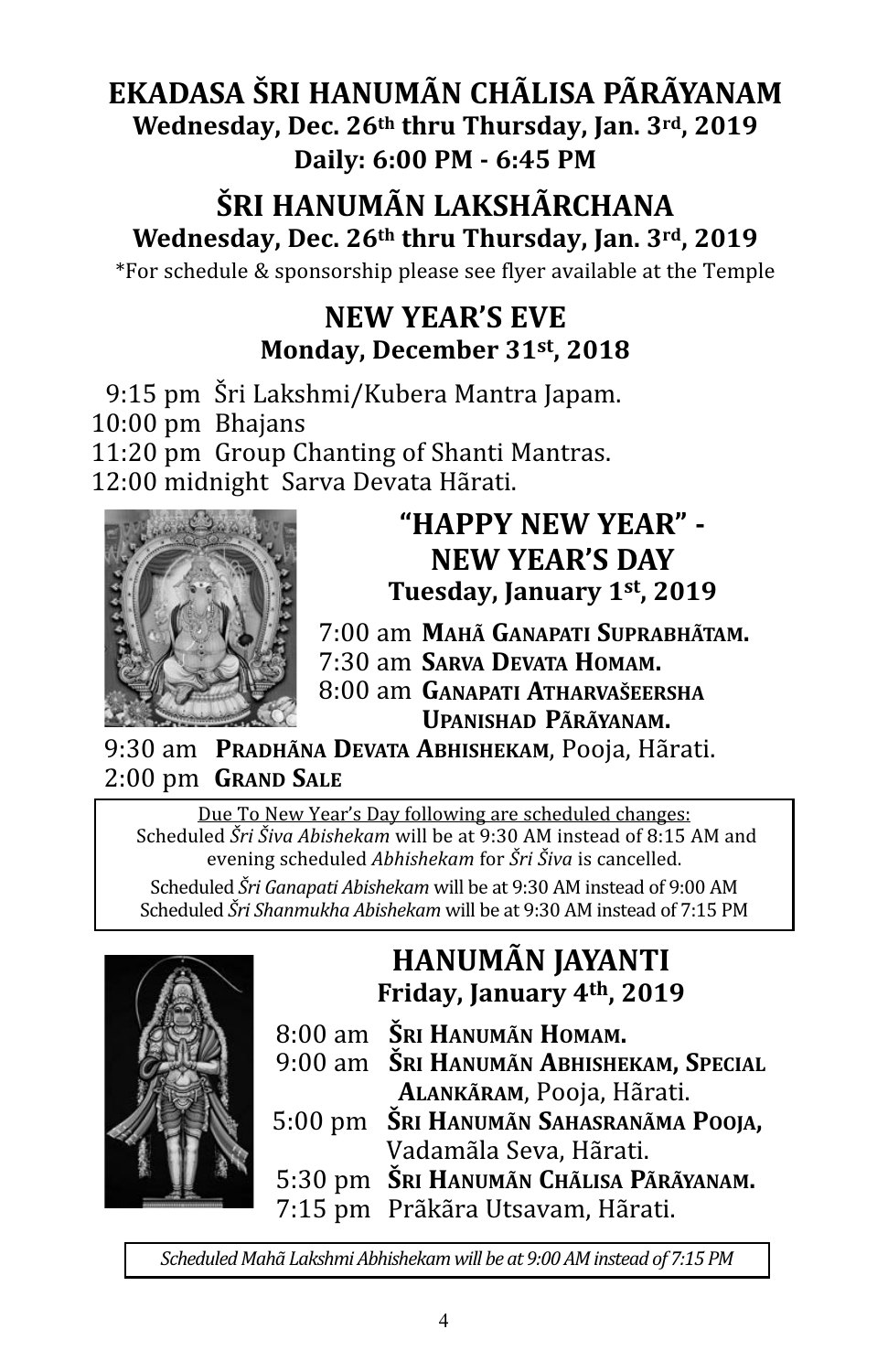# **\*MAkARA SANkRÃNTi (PONGAl) & ŠRi AyyAPPA POOJA**

**Monday, January 14th, 2019**



- 8:00 am **ŠRi AyyAPPA SUPRAbHÃTAM**
- 8:00 am Ãditya Hridayam and Aruna Pãrãyanam, (Soorya Namaskãra Mantrãs).
- 9:00 am **ŠRi SOORyA AbHiSHekAM**, Pooja, Hãrati.
- 2:30 pm **keTTU NiRAckAl (iRU MUDi POOJA)**
- 5:00 pm **ŠRi AyyAPPA AbHiSHekAM**, Bhajans, Pooja, Hãrati.

*\*NOTE: The precise moment of Makara Sankrãnti occurs at 9:27 AM on January 14th, 2019 New York time.* 



# **THAi POOŠAM (MAkARA PUSHyA) Monday, January 21st, 2019**

- 9:00 am "Pãlkudam" (Milk Pots) Pooja.
- 10:00 am **ŠRi SHANMUkHA AbHiSHekAM,** Pooja, Hãrati.
	- 7:15 pm Šri Shanmukha Sahasranãma Pooja, Hãrati.



**NEXT GANEŠÃNJALI MAHÃ ŠIVARÃTRI Monday, March 4th, 2019**

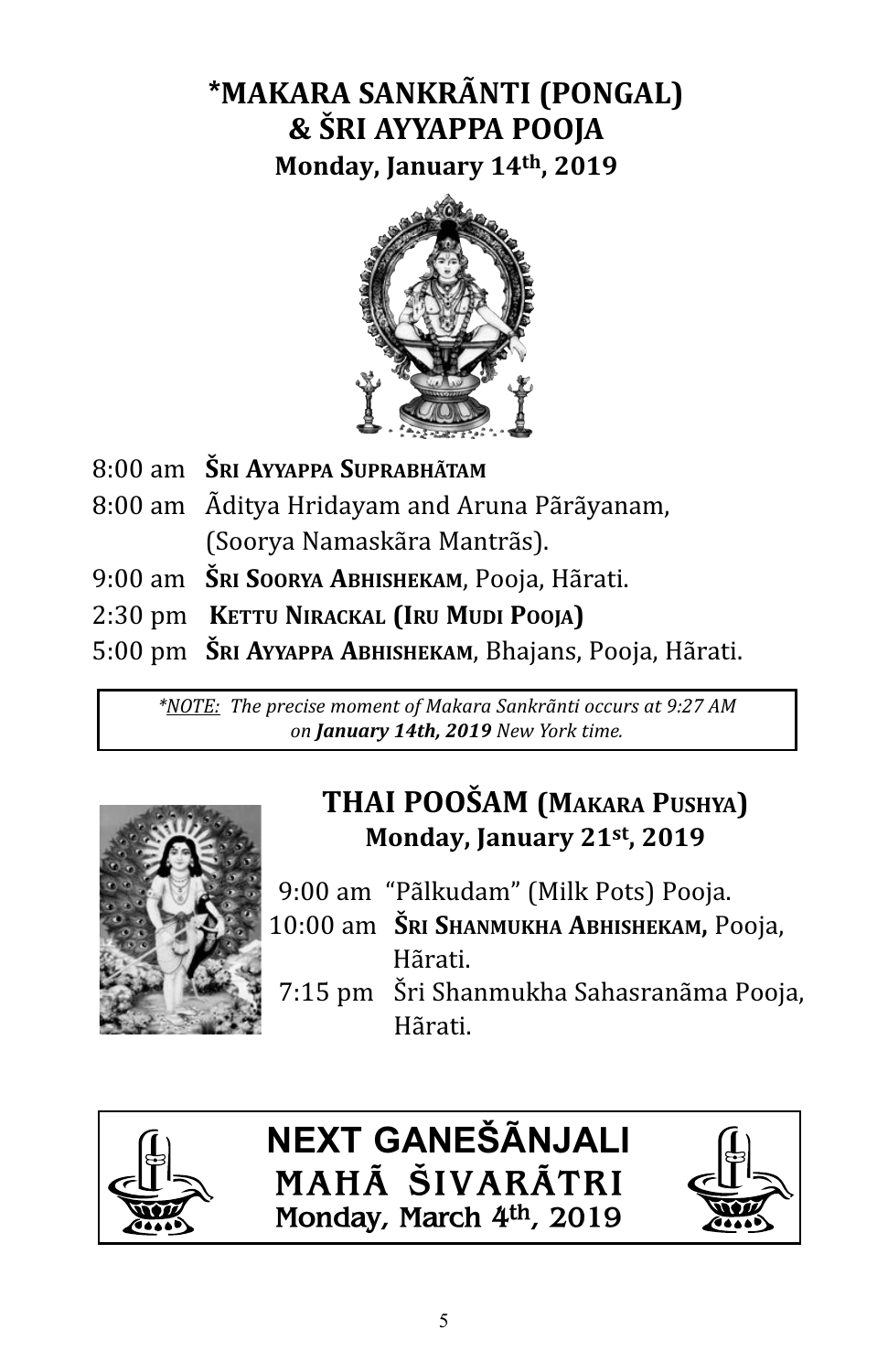# **VASANTA PANcHAMi Saturday, February 9th, 2019**

- 8:30 am Šri Saraswati Homam.
- 9:30 am Šri Saraswati Abhishekam, Šri Saraswati Sahasranãma Pooja, Kumkuma Archana, Hãrati.





# **RATHA SAPTAMi Monday, February 11th, 2019**

- 8:00 am **ÃDiTyA HRiDAyAM & ARUNA PÃRÃyANAM.**  (Soorya Namaskãra Mantrãs). 8:15 am **ŠRi DeVi bHUDeVi SAMeTA**
	- **ŠRi VeNkATeŠwARA SOORyA PRAbHA VAHANA SeVA.**
- 9:30 am **ŠRi SOORyA AbHiSHekAM**, Pooja, Hãrati.
- 5:00 pm **ŠRi DeVi bHUDeVi SAMeTA ŠRi VeNkATeŠwARA UTSAVAR MOORTHy cHANDRA PRAbHA VAHANA SeVA, ASwAMeTHA PÃRÃyANAM**.

### **MADHVA NAVAMi wednesday, February 13th, 2019**

- 8:30 am Pavamãna Homam.
- 10:30 am Šri Rãghavendra Swãmy Abhishekam, Pooja, Hãrati.
	- 6:00 pm Šri Madhvãchãrya Sahasranãma Pooja, Hãrati.



# **MÊi MAGHAM (kumbha Magham) Tuesday, February 19th, 2019**

8:00 am Šri Šiva Abhishekam, Sahasranãma Pooja.

*Scheduled Šri Šiva Abhishekam will be at 8:00 AM instead of 8:15 AM*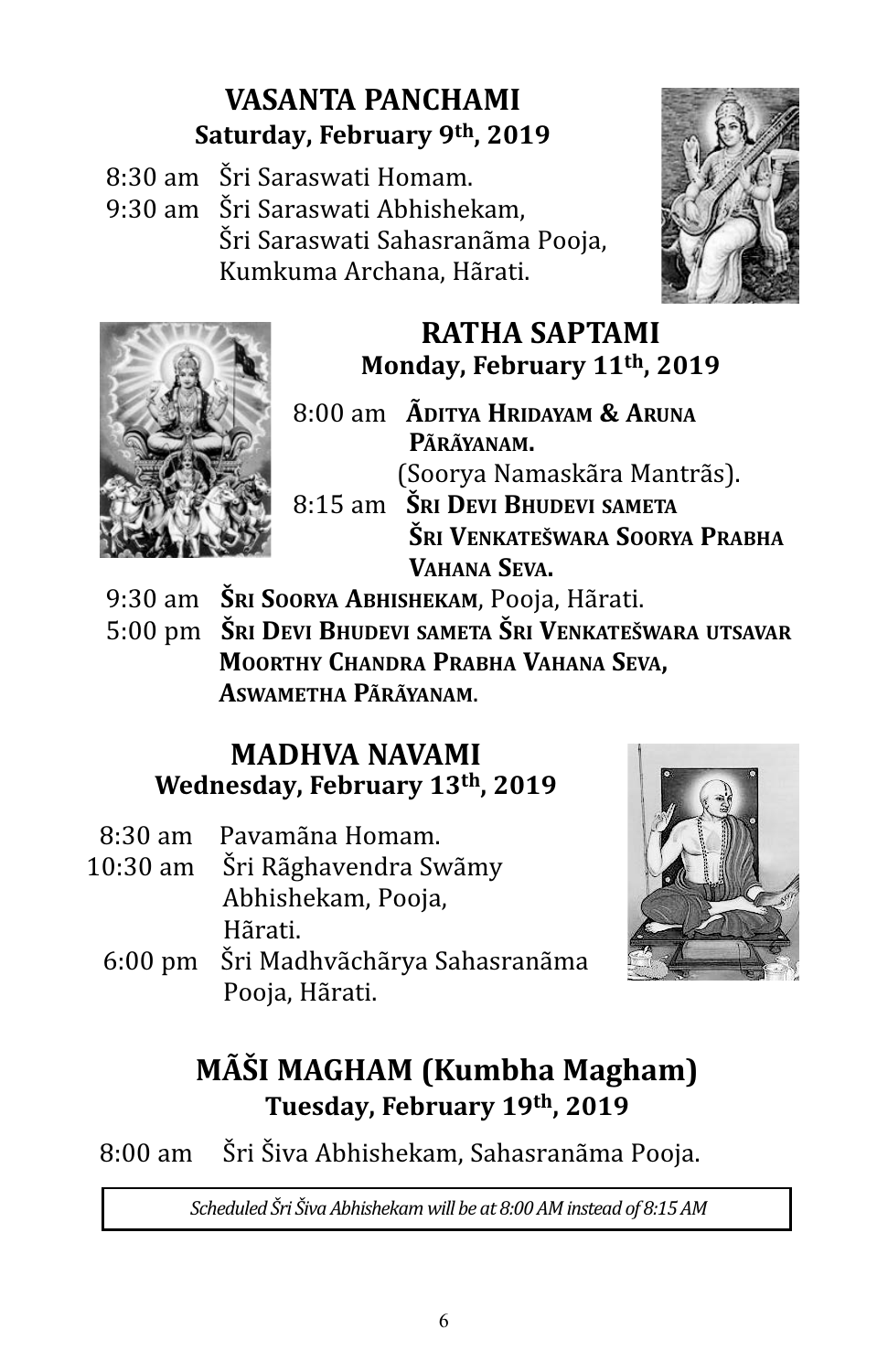# **POOJA SPONSORSHIP**

| \$151.00<br>\$125.00<br>□Ekadasavara Rudrabhishekam<br>\$151.00<br>□Kãrtika Deepam<br>□Šri Rudra Trisatinama Pooja<br>\$11.00<br>□ Dhanurmãsa Pooja (Full Month)<br>\$301.00<br>□Vaikuntha Ekãdaši<br>\$125.00<br>□ Ashta-Dhala Pãda Padmãrãdhana<br>\$31.00<br>□Laddu & Vadai Seva for Šri Venkatešwara<br>\$25.00<br>\$11.00<br>□Divya Prabandha Pãrãyanam<br>\$11.00<br>□ Acchidra Pãrãyanam (Vedam)<br>\$31.00<br>□Pushpayãgam<br>\$31.00<br>□Šri Sridevi Bhudevi, Venkatešwara Kalyãna Utsavam |
|-----------------------------------------------------------------------------------------------------------------------------------------------------------------------------------------------------------------------------------------------------------------------------------------------------------------------------------------------------------------------------------------------------------------------------------------------------------------------------------------------------|
|                                                                                                                                                                                                                                                                                                                                                                                                                                                                                                     |
|                                                                                                                                                                                                                                                                                                                                                                                                                                                                                                     |
|                                                                                                                                                                                                                                                                                                                                                                                                                                                                                                     |
|                                                                                                                                                                                                                                                                                                                                                                                                                                                                                                     |
|                                                                                                                                                                                                                                                                                                                                                                                                                                                                                                     |
|                                                                                                                                                                                                                                                                                                                                                                                                                                                                                                     |
|                                                                                                                                                                                                                                                                                                                                                                                                                                                                                                     |
|                                                                                                                                                                                                                                                                                                                                                                                                                                                                                                     |
|                                                                                                                                                                                                                                                                                                                                                                                                                                                                                                     |
|                                                                                                                                                                                                                                                                                                                                                                                                                                                                                                     |
|                                                                                                                                                                                                                                                                                                                                                                                                                                                                                                     |
| \$125.00<br>□Hanumãn Jayanti                                                                                                                                                                                                                                                                                                                                                                                                                                                                        |
| \$21.00<br>□Hanumãn Chãlisa Pãrãyanam (Jan. 4)                                                                                                                                                                                                                                                                                                                                                                                                                                                      |
| □Vadamãla Seva (108)<br>\$101.00                                                                                                                                                                                                                                                                                                                                                                                                                                                                    |
| \$35.00<br>$\Box$ Vadamãla Seva (24)                                                                                                                                                                                                                                                                                                                                                                                                                                                                |
| □New Year's Day, All Poojas<br>\$501.00                                                                                                                                                                                                                                                                                                                                                                                                                                                             |
| □ Sarva Devata Homam<br>\$101.00                                                                                                                                                                                                                                                                                                                                                                                                                                                                    |
| □ Pradhãna Devata Abhishekam<br>\$251.00                                                                                                                                                                                                                                                                                                                                                                                                                                                            |
| \$11.00<br>□Kettu Nirackal (Iru Mudi Pooja)                                                                                                                                                                                                                                                                                                                                                                                                                                                         |
| \$15.00<br>□Šri Ayyappa Mudra Mala                                                                                                                                                                                                                                                                                                                                                                                                                                                                  |
| \$25.00<br>□Padi Pooja                                                                                                                                                                                                                                                                                                                                                                                                                                                                              |
| \$101.00<br>□ Makara Sankrãnti Day                                                                                                                                                                                                                                                                                                                                                                                                                                                                  |
| \$21.00<br>□Ãditya Hridayam and Aruna Pãrãyanam                                                                                                                                                                                                                                                                                                                                                                                                                                                     |
| \$11.00<br>$\Box$ Pãlkudam                                                                                                                                                                                                                                                                                                                                                                                                                                                                          |
| \$51.00<br>□Vasanta Panchami                                                                                                                                                                                                                                                                                                                                                                                                                                                                        |
| \$31.00<br>□Soorya Prabha Vahana Seva                                                                                                                                                                                                                                                                                                                                                                                                                                                               |
| □ Chandra Prabha Vahana Seva<br>\$31.00                                                                                                                                                                                                                                                                                                                                                                                                                                                             |
| □Madhva Navami<br>\$101.00                                                                                                                                                                                                                                                                                                                                                                                                                                                                          |
| \$<br>51.00                                                                                                                                                                                                                                                                                                                                                                                                                                                                                         |
|                                                                                                                                                                                                                                                                                                                                                                                                                                                                                                     |
| □ Ganeša · □ Venkatešwara □ Ayyappa                                                                                                                                                                                                                                                                                                                                                                                                                                                                 |
| $\Box$ Šiva $\Box$ Natarãja<br>$\Box$ Hanumãn                                                                                                                                                                                                                                                                                                                                                                                                                                                       |
| □Soorya □Shanmukha<br>$\Box$ Navagraha                                                                                                                                                                                                                                                                                                                                                                                                                                                              |
| <b>□</b> Šri Rãghavendra Swãmy                                                                                                                                                                                                                                                                                                                                                                                                                                                                      |
| □ SAHASRANÃMA POOJA<br>\$<br>12.00                                                                                                                                                                                                                                                                                                                                                                                                                                                                  |
| □Madhvãchãrya □Hanumãn □Shanmukha                                                                                                                                                                                                                                                                                                                                                                                                                                                                   |
| □Venkatešwara □Saraswati □Šiva                                                                                                                                                                                                                                                                                                                                                                                                                                                                      |
|                                                                                                                                                                                                                                                                                                                                                                                                                                                                                                     |
| \$<br>51.00                                                                                                                                                                                                                                                                                                                                                                                                                                                                                         |
| □Hanumãn □Purusha Sookta □Pavamãna                                                                                                                                                                                                                                                                                                                                                                                                                                                                  |